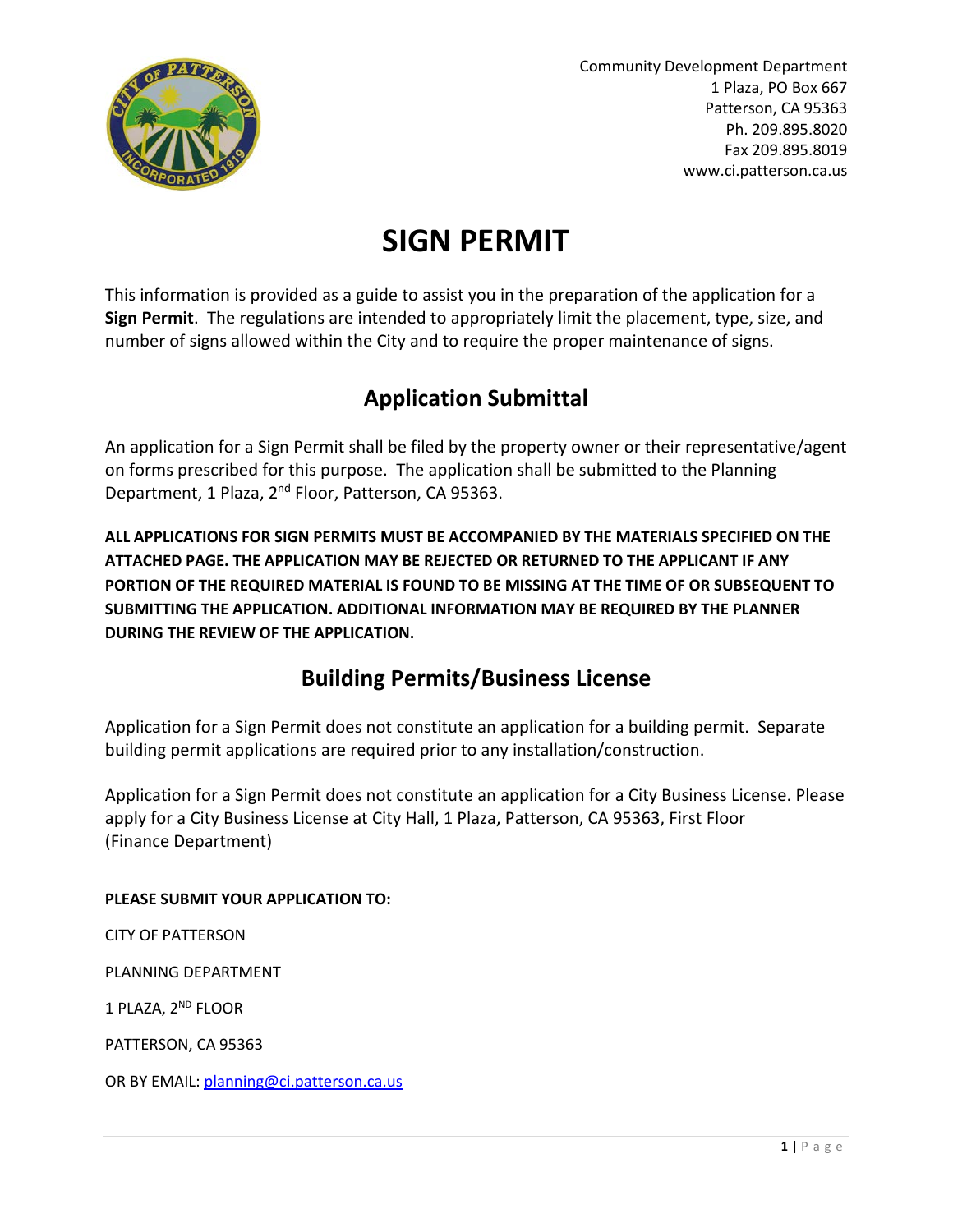

# **SIGN PERMIT APPLICATION**

| Project/Business Name                                                                                                                                                                                                                |                                                                                                                                                                                                                                |
|--------------------------------------------------------------------------------------------------------------------------------------------------------------------------------------------------------------------------------------|--------------------------------------------------------------------------------------------------------------------------------------------------------------------------------------------------------------------------------|
| Project/Business Location:                                                                                                                                                                                                           |                                                                                                                                                                                                                                |
| <b>Applicant Name</b>                                                                                                                                                                                                                |                                                                                                                                                                                                                                |
| Mailing Address/City/State/Zip                                                                                                                                                                                                       |                                                                                                                                                                                                                                |
| Phone Number                                                                                                                                                                                                                         | Email                                                                                                                                                                                                                          |
| Property Owner                                                                                                                                                                                                                       |                                                                                                                                                                                                                                |
| Mailing Address/City/State/Zip                                                                                                                                                                                                       |                                                                                                                                                                                                                                |
| Phone Number                                                                                                                                                                                                                         | Email                                                                                                                                                                                                                          |
| Zoning District:/Assessor Parcel Number (APN):                                                                                                                                                                                       |                                                                                                                                                                                                                                |
| # of Existing Signs/New Signs                                                                                                                                                                                                        |                                                                                                                                                                                                                                |
|                                                                                                                                                                                                                                      | Sign Contractor/Business Name: 1997 1997 1998 1999 1999 1999 1999 10: License#                                                                                                                                                 |
|                                                                                                                                                                                                                                      |                                                                                                                                                                                                                                |
| Phone: <u>contract and contract and contract and contract and contract and contract and contract and contract and contract and contract and contract and contract and contract and contract and contract and contract and contra</u> |                                                                                                                                                                                                                                |
| PLANNING PERMIT #: NAME AND THE STATE OF THE STATE OF THE STATE OF THE STATE OF THE STATE OF THE STATE OF THE                                                                                                                        | BUILDING PERMIT #: New York State State State State State State State State State State State State State State State State State State State State State State State State State State State State State State State State St |
|                                                                                                                                                                                                                                      |                                                                                                                                                                                                                                |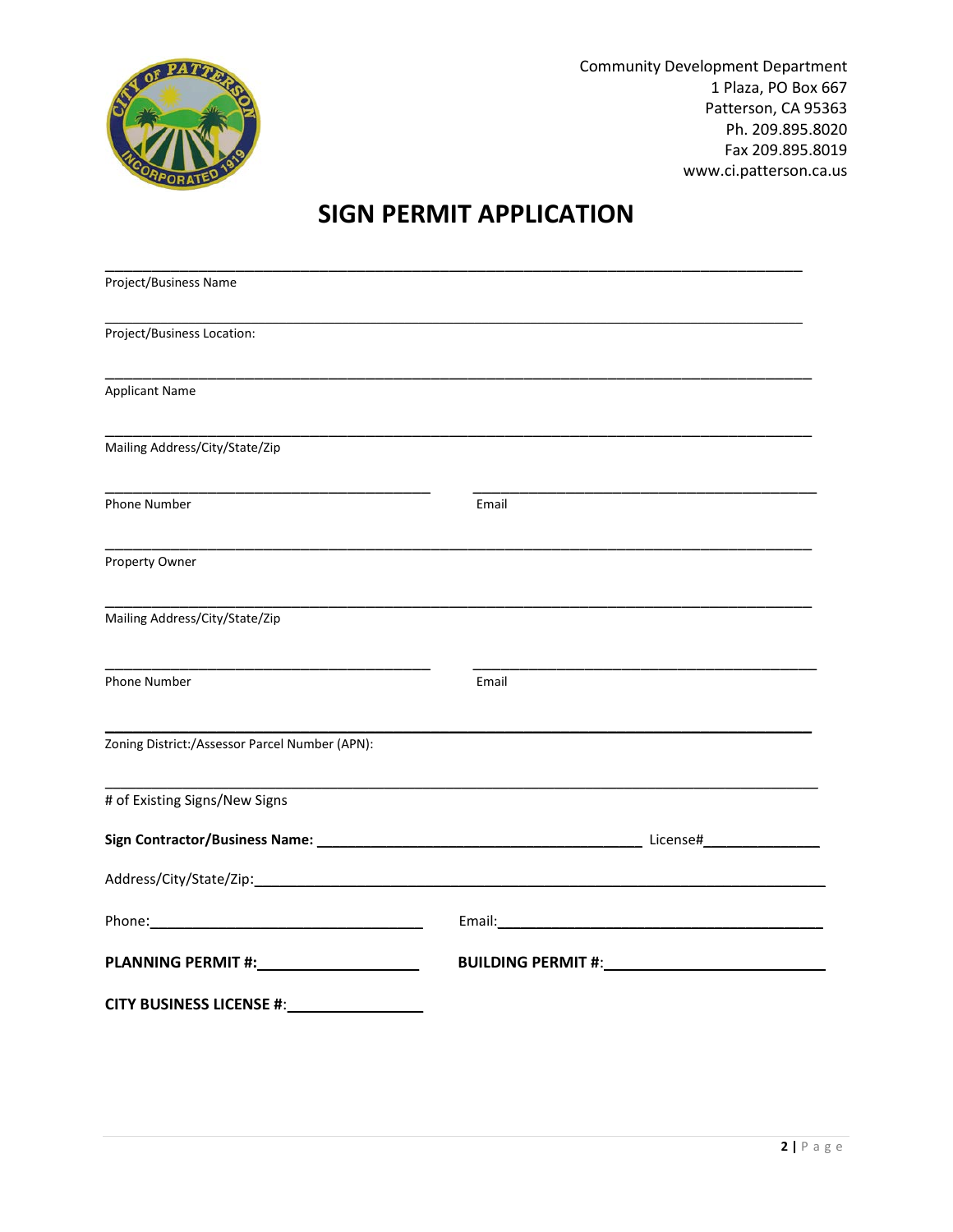

#### **SUBMITTAL:**

- **SIGN PERMIT APPLICATION**
- **ASSESSOR PARCEL MAP –** Marked with project location
- **PHOTOGRAPHS –** existing buildings, existing signage, and surrounding area

## **THREE (3) COPIES OF PLANS for the signs that includes**

## **-Site Plan, drawn to scale containing the following information:**

- Dimensions of subject property, lot lines and existing driveways
- Streets adjoining the subject property
- Existing buildings and structures
- Setback dimensions of existing and proposed signs
- Existing offstreet parking, loading and circulation areas
- Location of the proposed signs
- Dimensioned drawings of proposed sign (s) indicating height, width, lighting source, color and materials

### **ATTACHED SIGNS:**

• Dimensioned elevations of building(s) and occupancy frontage(s) including proposed location of sign on frontage

#### **FREESTANDING SIGNS:**

- Dimensioned elevations of the free standing sign
- Dimensions of subject property, lot lines, and existing driveways
- Setback dimensions of existing and proposed sign(s)
- Existing off-street parking, loading, and circulation areas
- Location of all proposed signs
- Show all property lines and setback to proposed sign(s)

#### **MASTER PLAN PROGRAM:**

• Applicant is required to submit a copy of the approved program for this site with this application, if one already exists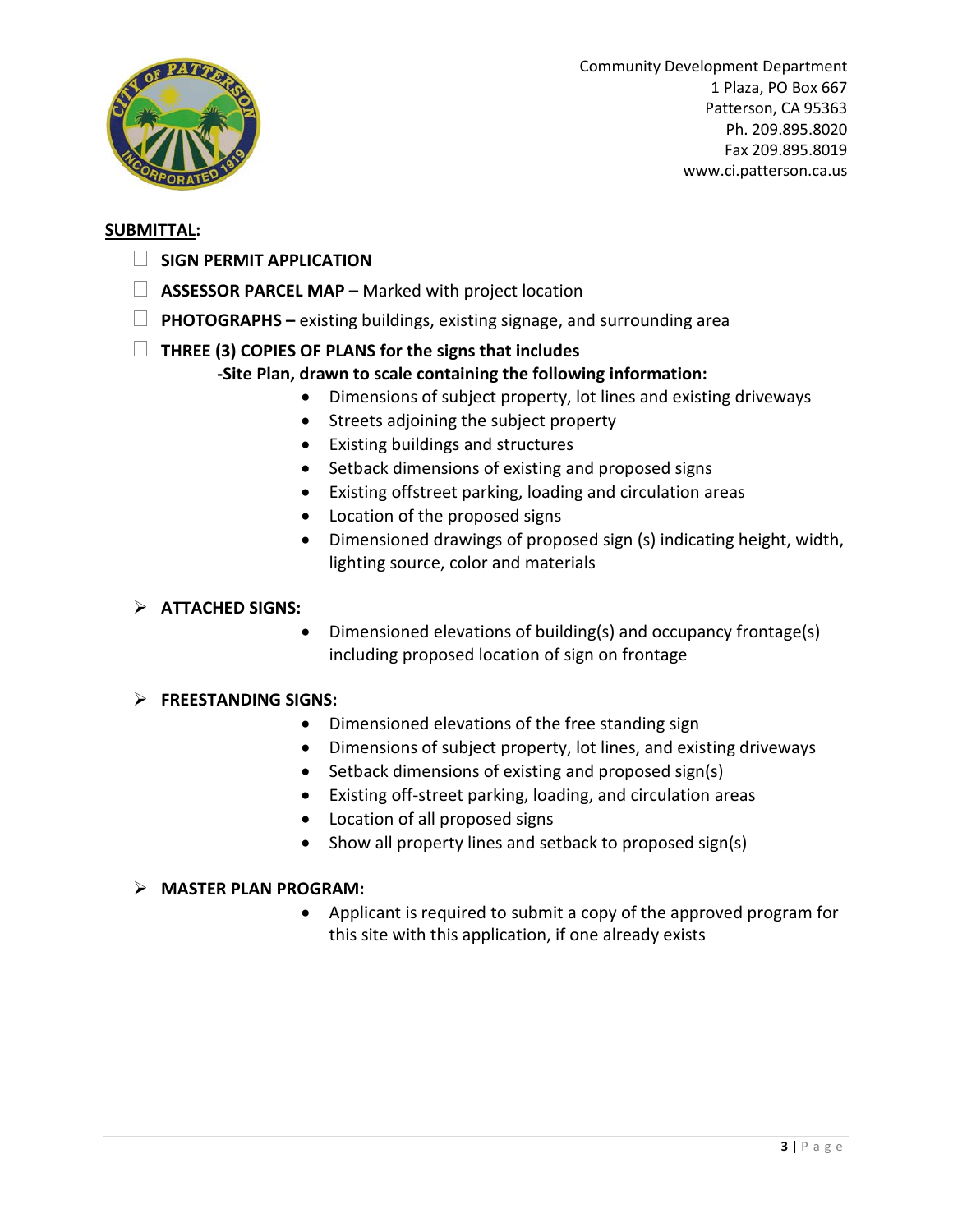

| $\bullet$        | Number of proposed new attached signs shown on plans ________________<br>Number of existing attached signs shown on plans                                                                                                 |                                         |  |
|------------------|---------------------------------------------------------------------------------------------------------------------------------------------------------------------------------------------------------------------------|-----------------------------------------|--|
| <b>FRONTAGE:</b> | Number of occupancy frontages<br>(Maximum number of one sign per frontage)                                                                                                                                                | <u> 1989 - Johann Barbara, martin a</u> |  |
| AREA:            | 1st Occupancy Frontage ________________<br>(Maximum area is 300 sq.ft per tenant frontage)                                                                                                                                | Proposed sign area ______ sq.ft         |  |
|                  | 2 <sup>nd</sup> Occupancy Frontage_________________                                                                                                                                                                       | Proposed sign area__________ sq.ft      |  |
|                  | 3rd Occupancy Frontage________________<br>(1 <sup>st</sup> floor allowance cannot exceed one sq. ft. for each linear foot of building frontage)<br>(2 <sup>nd</sup> floor allowance is one-half of first floor allowance) | Proposed sign area sq.ft                |  |
|                  | Number of proposed free-standing signs shown on plans __________                                                                                                                                                          |                                         |  |
| $\bullet$        | Number of existing free-standing signs on property                                                                                                                                                                        | (show on plans)                         |  |
| <b>FRONTAGE:</b> | Number of street frontages                                                                                                                                                                                                |                                         |  |
| <b>AREA:</b>     |                                                                                                                                                                                                                           |                                         |  |
| <b>HEIGHT:</b>   | Dimensions___________ft.____________in. X ____________ft._________<br>(Max free-standing sign height is 8")                                                                                                               | in.                                     |  |
| <b>SETBACK:</b>  | Distance from property line as shown on site plan                                                                                                                                                                         |                                         |  |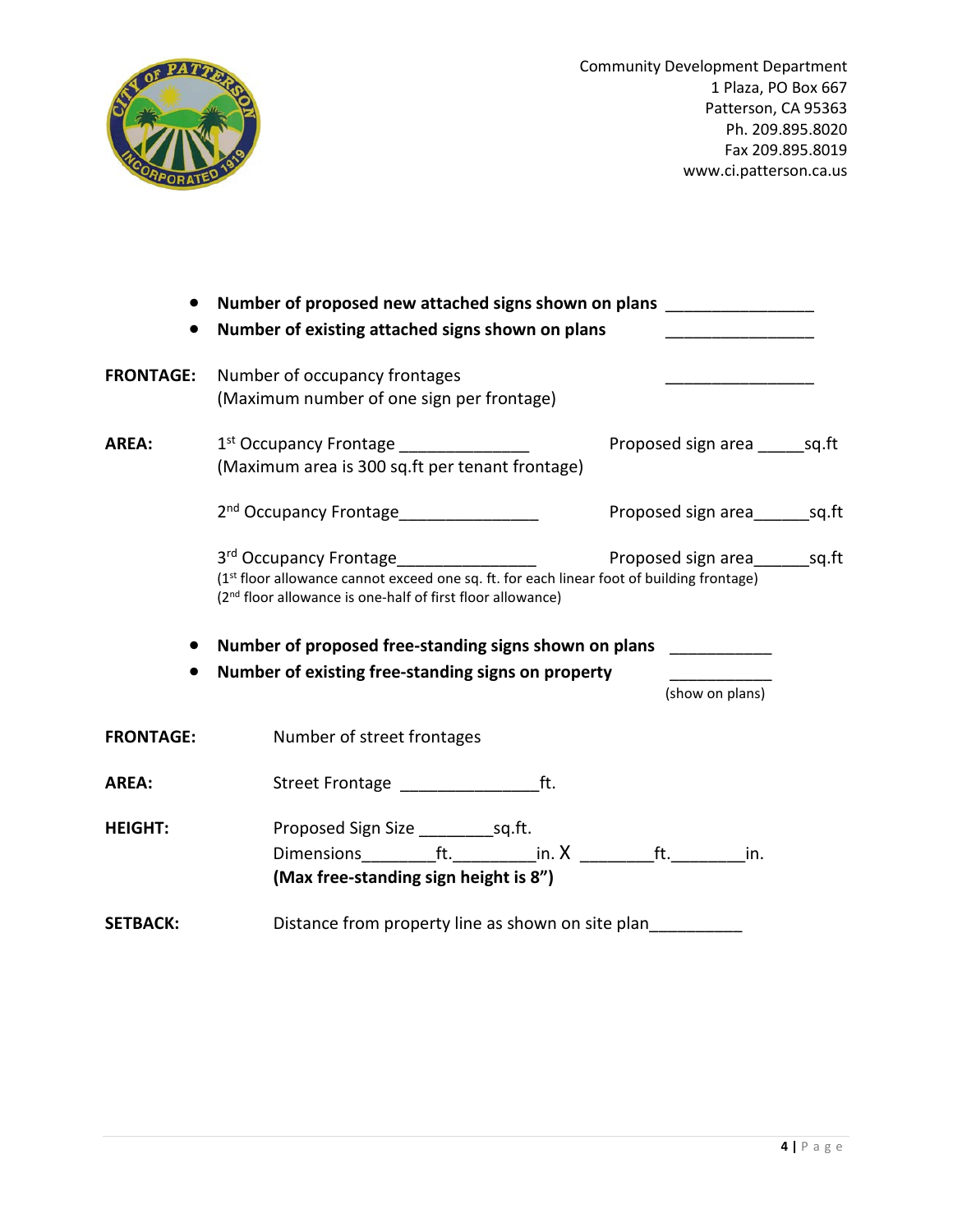

# **FEES:**

 **SINGLE SIGN** \$100.00 **MULTIPLE SIGNS** \$240.00 **MASTER PLAN SIGN** \$595.00

**NOTE:** The above fees are for Planning Review only and do not include Building Department fees or City Business License fees.

#### **SIGNATURES:**

The above information as well as the plans and materials submitted herewith in support of this application are, to the best of my/our knowledge, true and correct.

| <b>APPLICANT:</b>      | DATE:        |  |
|------------------------|--------------|--|
|                        |              |  |
| <b>PROPERTY OWNER:</b> | <b>DATE:</b> |  |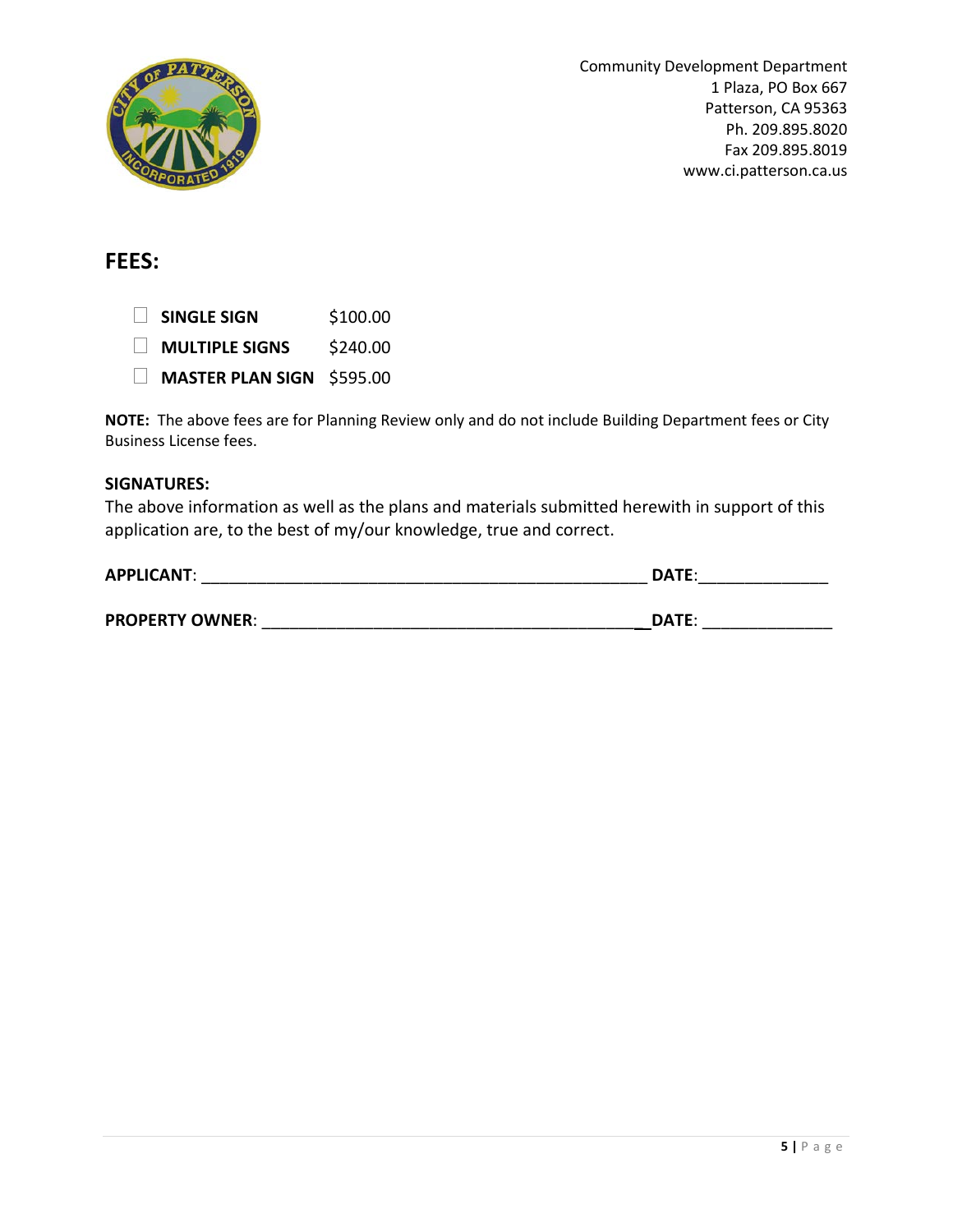|                                                                             | <b>City of Patterson</b><br>1 PLAZA<br>PO Box 667<br>Patterson, CA 95363<br>(209) 895-8030  Fax (209) 895-8039                                                                                                                                                                                                                                                                                                                                                                                                                                                                                                                                                                                                                                                                            | Office Use Only<br>Application Date:<br><u> </u><br>Customer #______________<br>PERMIT #________________<br>WMP to P.W. $\qquad \qquad \qquad$                                                                                       |
|-----------------------------------------------------------------------------|-------------------------------------------------------------------------------------------------------------------------------------------------------------------------------------------------------------------------------------------------------------------------------------------------------------------------------------------------------------------------------------------------------------------------------------------------------------------------------------------------------------------------------------------------------------------------------------------------------------------------------------------------------------------------------------------------------------------------------------------------------------------------------------------|--------------------------------------------------------------------------------------------------------------------------------------------------------------------------------------------------------------------------------------|
|                                                                             | <b>APPLICATION FOR BUILDING PERMIT</b>                                                                                                                                                                                                                                                                                                                                                                                                                                                                                                                                                                                                                                                                                                                                                    | Project Valuation:\$_________________                                                                                                                                                                                                |
|                                                                             |                                                                                                                                                                                                                                                                                                                                                                                                                                                                                                                                                                                                                                                                                                                                                                                           |                                                                                                                                                                                                                                      |
|                                                                             |                                                                                                                                                                                                                                                                                                                                                                                                                                                                                                                                                                                                                                                                                                                                                                                           |                                                                                                                                                                                                                                      |
|                                                                             |                                                                                                                                                                                                                                                                                                                                                                                                                                                                                                                                                                                                                                                                                                                                                                                           | Patterson, CA 95363                                                                                                                                                                                                                  |
|                                                                             |                                                                                                                                                                                                                                                                                                                                                                                                                                                                                                                                                                                                                                                                                                                                                                                           | Is Property in a SFHA (Special Flood Hazard Area)?<br>The Communication of the Communication of the Communication of the Communication of the Communication of the C                                                                 |
|                                                                             |                                                                                                                                                                                                                                                                                                                                                                                                                                                                                                                                                                                                                                                                                                                                                                                           |                                                                                                                                                                                                                                      |
|                                                                             |                                                                                                                                                                                                                                                                                                                                                                                                                                                                                                                                                                                                                                                                                                                                                                                           | Phone: 2004                                                                                                                                                                                                                          |
|                                                                             |                                                                                                                                                                                                                                                                                                                                                                                                                                                                                                                                                                                                                                                                                                                                                                                           |                                                                                                                                                                                                                                      |
|                                                                             |                                                                                                                                                                                                                                                                                                                                                                                                                                                                                                                                                                                                                                                                                                                                                                                           |                                                                                                                                                                                                                                      |
|                                                                             |                                                                                                                                                                                                                                                                                                                                                                                                                                                                                                                                                                                                                                                                                                                                                                                           |                                                                                                                                                                                                                                      |
|                                                                             |                                                                                                                                                                                                                                                                                                                                                                                                                                                                                                                                                                                                                                                                                                                                                                                           |                                                                                                                                                                                                                                      |
|                                                                             |                                                                                                                                                                                                                                                                                                                                                                                                                                                                                                                                                                                                                                                                                                                                                                                           | Applicant: <u>Contract Contract Contract Contract Contract Contract Contract Contract Contract Contract Contract Contract Contract Contract Contract Contract Contract Contract Contract Contract Contract Contract Contract Con</u> |
| Applicant Address:                                                          | <u> 1989 - Andrej Maria Maria Maria Maria Maria Maria Maria Maria Maria Maria Maria Maria Maria Maria Maria Mari</u>                                                                                                                                                                                                                                                                                                                                                                                                                                                                                                                                                                                                                                                                      | _Phone:____________________                                                                                                                                                                                                          |
| Project Contact Person:                                                     |                                                                                                                                                                                                                                                                                                                                                                                                                                                                                                                                                                                                                                                                                                                                                                                           | Phone:                                                                                                                                                                                                                               |
|                                                                             | <b>Print Name and Title</b>                                                                                                                                                                                                                                                                                                                                                                                                                                                                                                                                                                                                                                                                                                                                                               |                                                                                                                                                                                                                                      |
| Fax:                                                                        | Email:                                                                                                                                                                                                                                                                                                                                                                                                                                                                                                                                                                                                                                                                                                                                                                                    |                                                                                                                                                                                                                                      |
| 1.<br>required.<br>2.<br>3.<br>4.<br>5.<br>their review and approval.<br>6. | PLEASE REVIEW THE FOLLOWING ITEMS PRIOR TO SUBMITTING APPLICATION<br>Residential Projects: 5 sets of plans & 2 sets of all supporting documents (i.e. Structural Calcs, Energy Calcs, Truss Calcs, etc) are<br>Commercial Projects: 5 sets of plans, 3 sets for Structural Calcs, and 2 sets of all other supporting documents<br>(i.e. Energy Calcs, truss Calcs, etc.) are required.<br>A plan check deposit maybe required with this application.<br>This application, in which no permit is issued, will expire in 6 months from today's (submittal) date.<br>If this building is intended to be licensed by Dept of Health Services (i.e. OSHPD3), you are required to submit concurrently to OSHPD for<br>No inspection will be performed prior to issuance of the Building Permit. |                                                                                                                                                                                                                                      |
|                                                                             | APPLICANT SIGNATURE                                                                                                                                                                                                                                                                                                                                                                                                                                                                                                                                                                                                                                                                                                                                                                       | <b>DATE</b>                                                                                                                                                                                                                          |